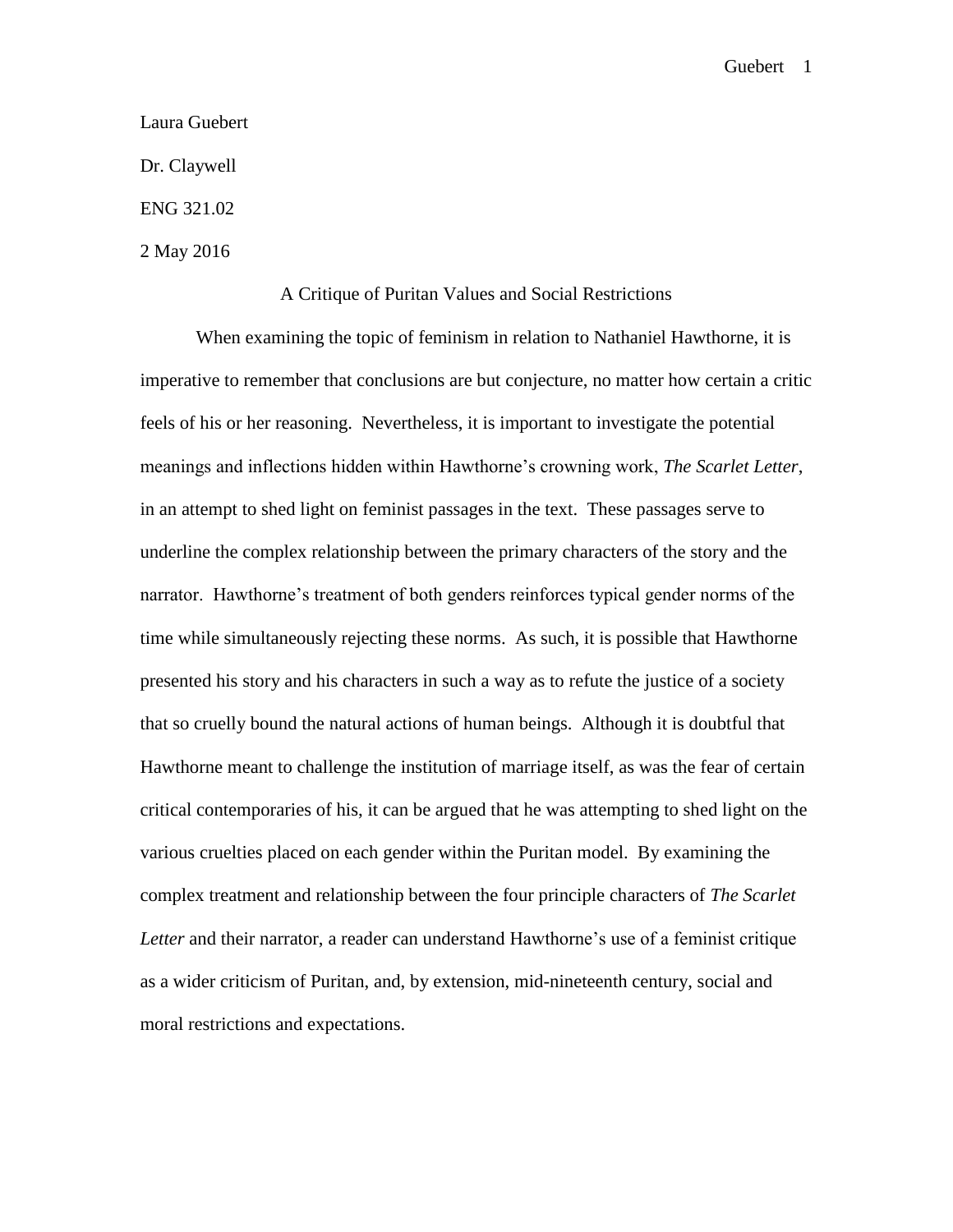During the time of Nathaniel Hawthorne, the first wave of feminism was gaining momentum by pushing for the political and economic equality of the sexes. Although there was not a formal feminist movement during the time period of *The Scarlet Letter*, Hawthorne nevertheless uses the arguments of his own time period to create a plot and characters that seek to challenge the norms of gender, sexuality, and society in their Puritanical corner of the world. In a similar vein, a Marxist critique poses questions of socioeconomic status, exploitation, and the roles available within different social classes, naturally including those of women, while Cultural Studies criticism examines the experiences of social outsiders and human nature. As such, each of these critiques works well together, particularly within the context of Hawthorne's work, and therefore allows for an examination of the expectations of each gender within the different classes and roles of Puritan society.

In mid-seventeenth century New England, Puritanism was by far the dominant religion of the area, having originated in Britain along with the vast majority of colonists. An extreme branch of Protestant Christianity, Puritanism advocated the complete "purification" of Catholic practices from the Church of England, which included the abolition of gambling, drama, and the celebration of Christmas. Popular culture of the modern era has done much to exaggerate the Puritan reputation for severity, repression, and rejection of any kind of fun. However, in Bruce C. Daniels's article on Puritan leisure, he notes the portrayal of the Puritan in works by Hawthorne, Miller, and Lowell as a figure which "is no longer the caricature of a guilt-ridden, hypocritical killjoy; their Puritan is just as sober, just as serious, but far more believable with far more of a sinister effect on subsequent American development" (Daniels 8). Puritanism operated largely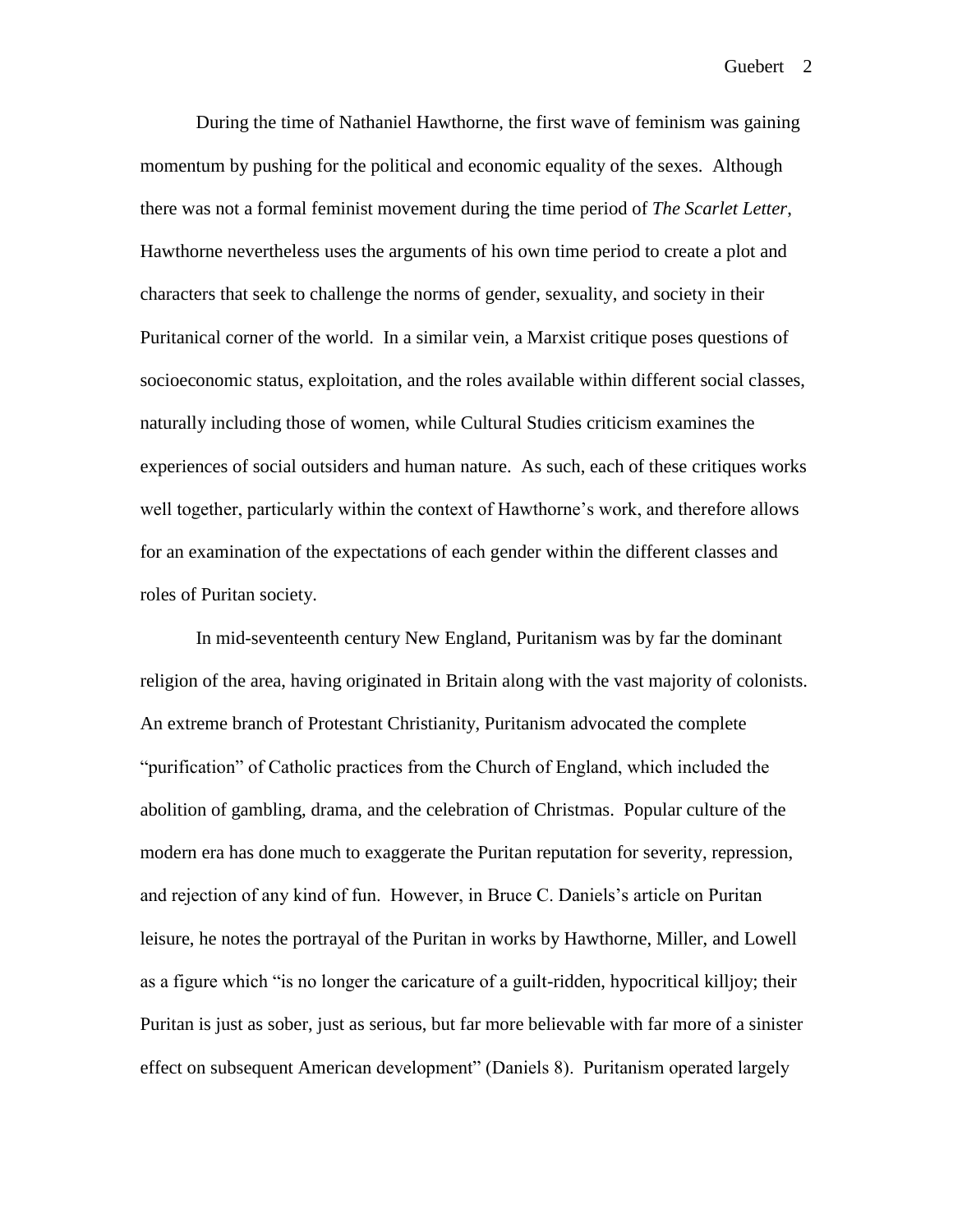on the idea that man was inherently evil, lacking God's grace in light of the Fall of Man. This concept was emphasized to encourage the necessity of a close relationship with God as the only source of salvation. Sexuality within the Puritan social-scape is also a topic of deep debate for scholars due to the relationship stressed between man and wife, which depended on the submission of woman before God and her husband. Sex outside of marriage was stringently and expressly forbidden, with punishment being highly public and degrading. It was into this suppressive and bleak society that Hawthorne placed his story of a lone mother condemned for the love that brought life within her.

As the most glaring opposition to Puritan standards, the relationship between Hester and Dimmesdale is the source of primary conflict within the story as the origin for their illegitimate daughter's very being. Not only are the two not married, but Hester is actually married to another man, his character not yet known in Boston, but his existence a double insult to their action nonetheless. However, given that the magistrates of Boston believe her husband to be long dead, they refrain from putting her to death, as is the prescribed penalty for adultery. Although Hester says that Dimmesdale was once a man of youth and vigor, by the thirteenth chapter, "his moral force was abased into more than childish weakness" (Hawthorne 104), which therefore prompted Hester to simultaneously occupy not only the role of mother and father, but also that of woman and man as the only one left with any strength of character or will. In fact, Nina Baym argues that her 2004 article had "interpreted Dimmesdale as Hester's foil—weak, orthodox, conventional—and as her temptation rather than she his" (453). With this interpretation in mind, Hester comes to embody a much more dominant role in their relationship as the one striving to protect her lover from the law, which flies directly in the face of Puritan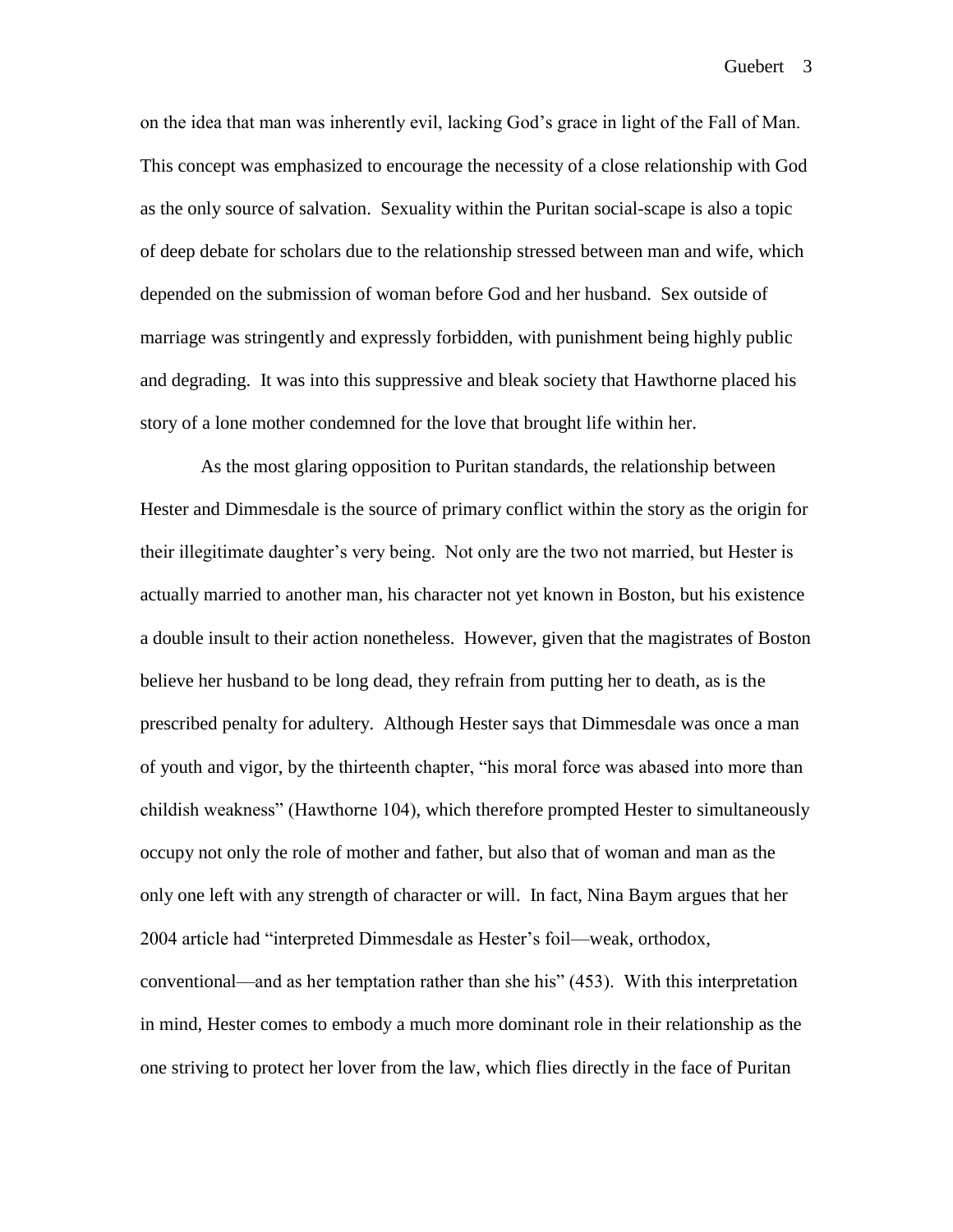values of female submission and obedience to men. As such, multiple instances exist where Dimmesdale's weakness allows for Hester's strength to manifest and undermine the principles to which he so guiltily clings. The first of these instances occurs in the third chapter wherein Hester is forced to stand on the town scaffold for three hours to bear the scrutiny and judgment of all those assembled. Rather than confess his own involvement in the affair and shoulder his portion of the blame, Dimmesdale lays the choice of confessing the identity of her fellow sinner on Hester, even saying to Pearl years later that "the daylight of this world shall not see our meeting!" (Hawthorne 101). Despite his invitation to confess, Hester resolves to keep her silence and his identity anonymous, thus feeding the image of feminine defense and defiance. Later in the story, after a period of some seven years, Dimmesdale meets Hester and Pearl in the forest to discuss the possibility of their escape from Boston. As Dimmesdale attempts to interact with the increasingly flighty and unresponsive Pearl, he at last implores Hester to "pacify" her, if thou lovest me!" (Hawthorne 134). Such a request is an admission of his own futility in dealing with children as well as a manipulative ultimatum by owing the responsibility of discipline to Hester as proof of her love for him. The irony of Dimmesdale's discomfort around children is glaring when considering how often the narrator likens his appearance, mannerisms, and actions to that of a child's as well as when he confesses to Hester that "children are not readily won to be familiar with me" (Hawthorne 132-133). The final and greatest display of Dimmesdale's weakness occurs in the penultimate chapter in which he makes his great confession eight long years after the fact and subsequently goes eagerly into the next life, leaving Hester to once again pick up the pieces without him. The inherent selfishness of his desire to remain in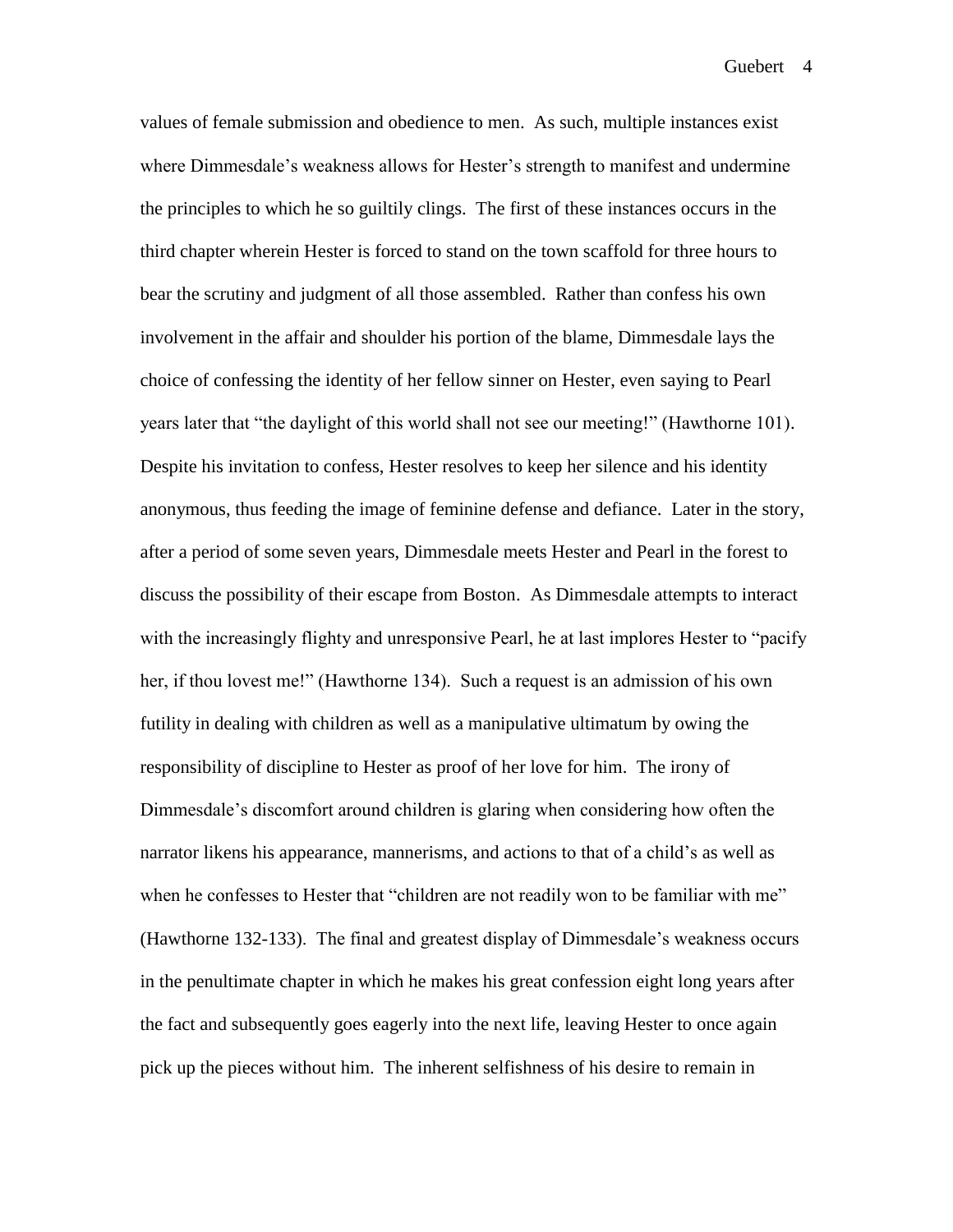Boston to give his ceremonial speech aside, Dimmesdale's relinquishment of life is a final testament to his distaste for enduring the consequences for his actions and opting instead for others to shoulder the blame, namely Hester herself. Throughout the course of the novel, the relationship between Hester and Dimmesdale is often less of that between lovers and more often of that between mother and son in an Oedipal connection that seeks to condemn the gender archetypes within Puritan society.

Standing in opposition to her relationship with Dimmesdale, Hester's connection to Chillingworth is at once sinister and sanctified by the very society that seeks to condemn her. Ironies abound over the idea of a society consecrating her marriage to a man so consumed with revenge while simultaneously denouncing a union born of love and mutual affection. From their first interaction in the text to the final mention of his character in the conclusion, Chillingworth is cruel, calculating, and distant, a constant reminder of the monstrous side of human nature, whereas Hester is the personification of love, intellectual freedom, and humanity. While visiting his former wife in her prison cell only moments after her public shaming, Chillingworth interrogates Hester for the identity of her secret lover, but just as before, she is resolute in her silence. Although Amory Dwight Mayo lays the blame of their ill-founded relationship on Hester in his article for *Universalist Quarterly* by commenting that "she committed that sin which women are every day repeating…of giving her hand to a man she did not entirely love" (269), his appraisal is both sexist and short-sighted given that men commanded more marital autonomy than did women at the time. Nevertheless, Chillingworth's desire to learn who Hester's lover is signifies the beginning of his mental and spiritual perversity and the growing chasm between the former husband and wife. Hawthorne's distaste for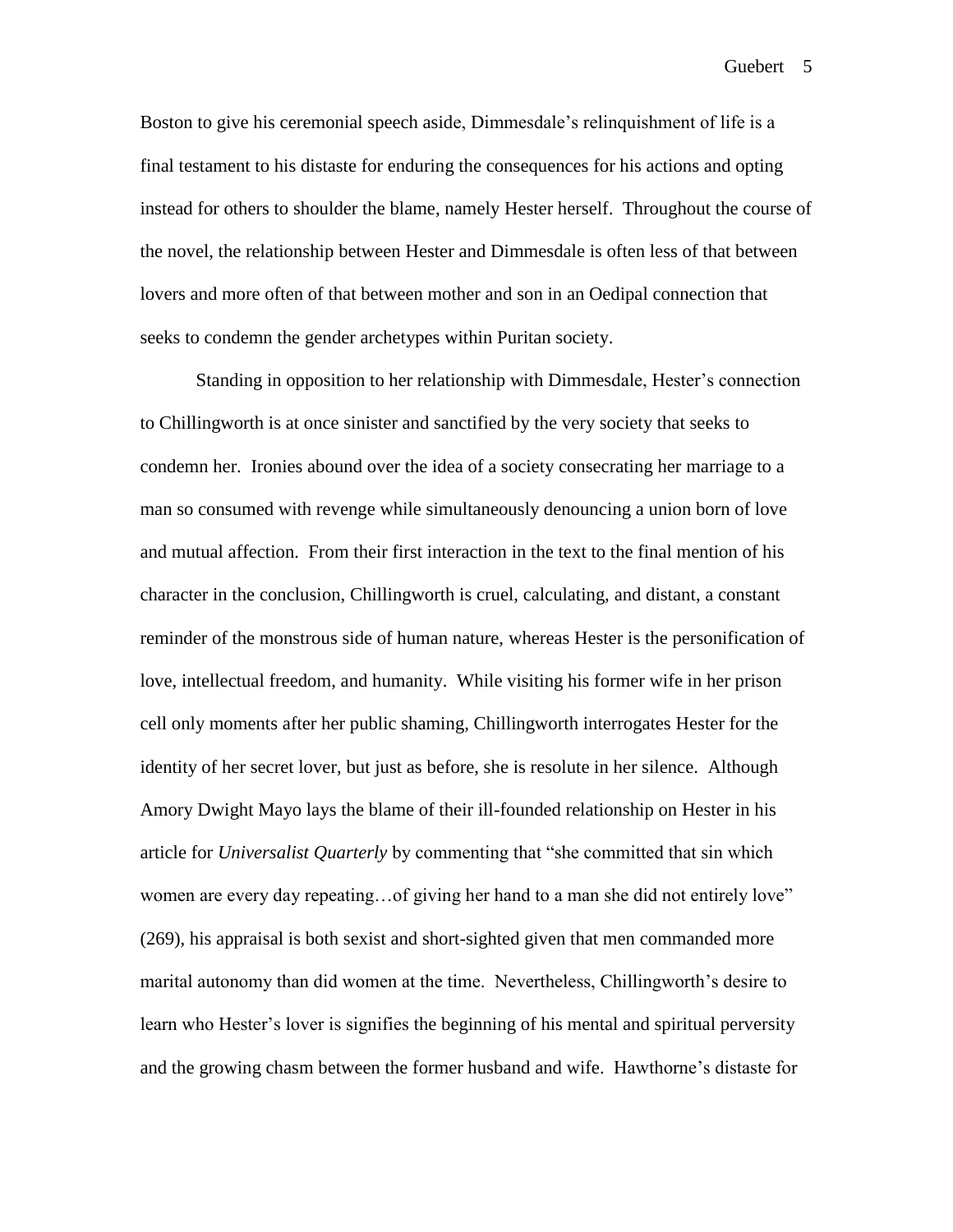Puritan marriage restrictions, which propagate similar unhappy unions, is most tellingly displayed by the relationship between Hester and Chillingworth. Arguably the most disturbing scene within the whole book takes place in chapter ten with Chillingworth's revelation of what lies on Dimmesdale's chest, which "he was often observed…to put his hand on his chesy, with first a flush and then a paleness, indicative of pain" (Hawthorne 81). The scene has been called both demonic and homoerotic, by suggesting a corruption of the same attraction felt by Hester for Dimmesdale. In doing so, the male stereotype of independence and self-sufficiency is subverted by Dimmesdale's helplessness while the female stereotype of being the caregiver is destroyed by Chillingworth's hypocrisy of such.

Despite her mother's obvious disparities with Puritan society, no other character exemplifies the physical and emotional freedom so mistrusted and discouraged by Puritan practices as Pearl. With her lack of any kind of father figure and the proximity of her home to the wild forest, it is no wonder that Pearl enjoys a kind of kinship with nature. She is described alternatively as a bird, a faerie, and an imp, each of which draws from stories, fairytales, or mythologies to signify their otherworldliness. The use of such references stresses Pearl's removal from daily or ordinary life as well as her exceptional nature for the laws and customs of her mother's people. By establishing this disconnect, the narrator draws attention to the differences even between Pearl and Hester, including the emotional freedom of the former as opposed to the emotional slavery of the latter. Although Pearl's relationship with her mother is by far the most important and influential in her life, Pearl's connection to both Dimmesdale and Chillingworth are worthy of appraisal. In their first interaction inside the prison cell only months after Pearl's birth,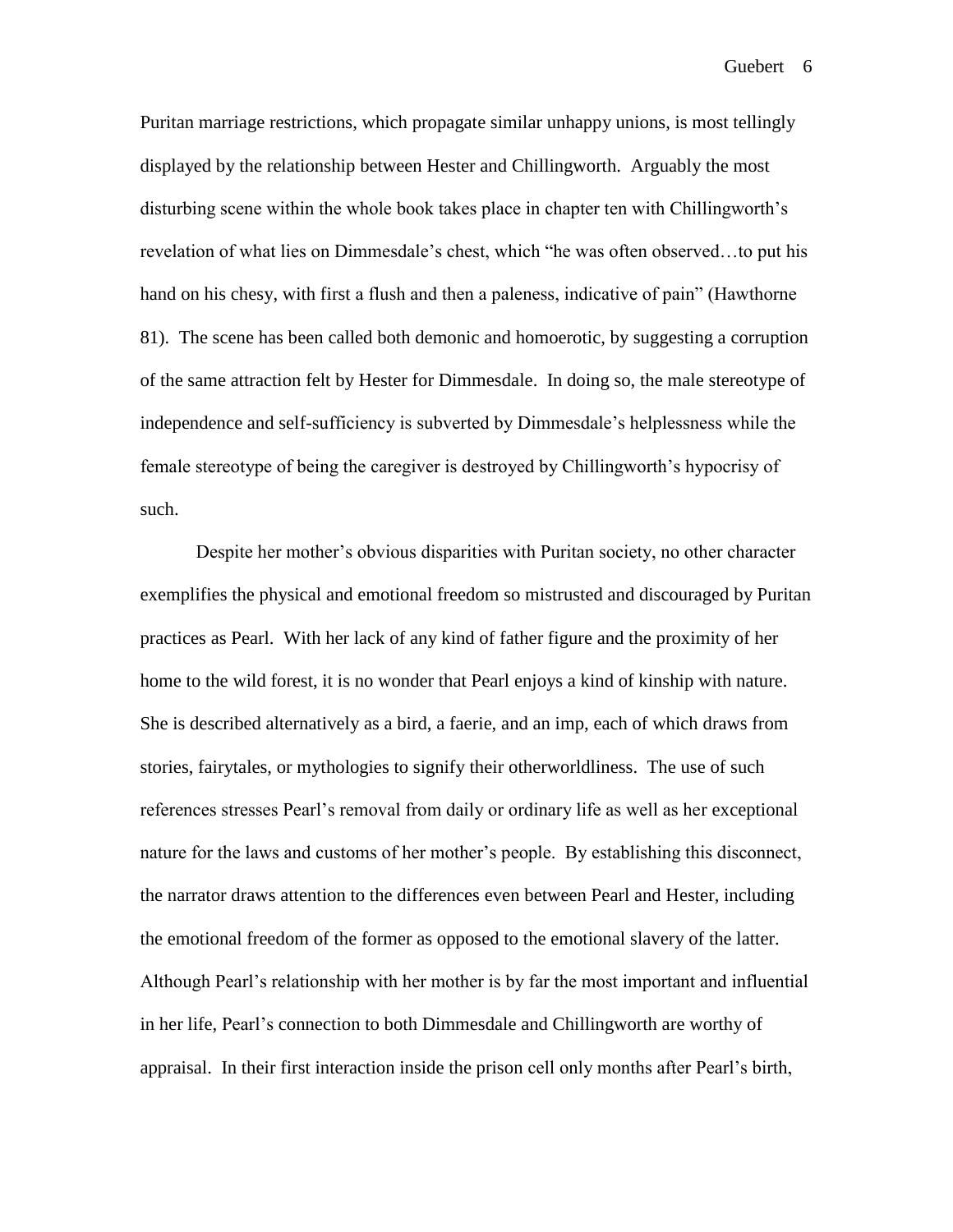Chillingworth employs the use of his alchemic knowledge to create a draught capable of relieving the stress of the baby and sending it into a peaceful slumber. Just as Dimmesdale would require Hester's help to control the child years later, Chillingworth must also use external aid to render Pearl controllable, a clear testament to her strength of will and loyalty to self. This need for additional help to curb the will power of a young girl is a direct defiance of Puritan ideals about obedience and subservience for women and children. Instead, Pearl is presented as the most self-possessed and independent character of the entire story, despite her age and sex.

The most intricate relationship of all lies between the narrator, Hester, and Pearl. Hawthorne uses the narrator to explore the themes of gender roles, social classes, and religious values within New England culture. Foremost among these themes is the conundrum examined by Neal Frank Doubleday in his essay on Hester and feminism, in which he observes Hester's realization of feminism's futility and adds the conclusion that "not only will these impossible changes have to precede the effective operation of feminist ideals, but woman will have to change her own essential nature" (Doubleday 826). Hester's feminine nature is refuted by the narrator who claims that "she who had once been woman, and ceased to be so, might at any moment become a woman again, if there were only the magic touch to effect the transfiguration" (Hawthorne 107); however, it is Dimmesdale's own strength and nature that returns after experiencing the forgiving touch of his former lover. Doubleday's discovery would seem to underline Hawthorne's rejection of feminism's ideals as unattainable as David Leverenz argues in his article for *Nineteenth Century Literature*, but this discovery instead lends itself to the idea that Hawthorne's primary complaint is made against the society that breeds such insidious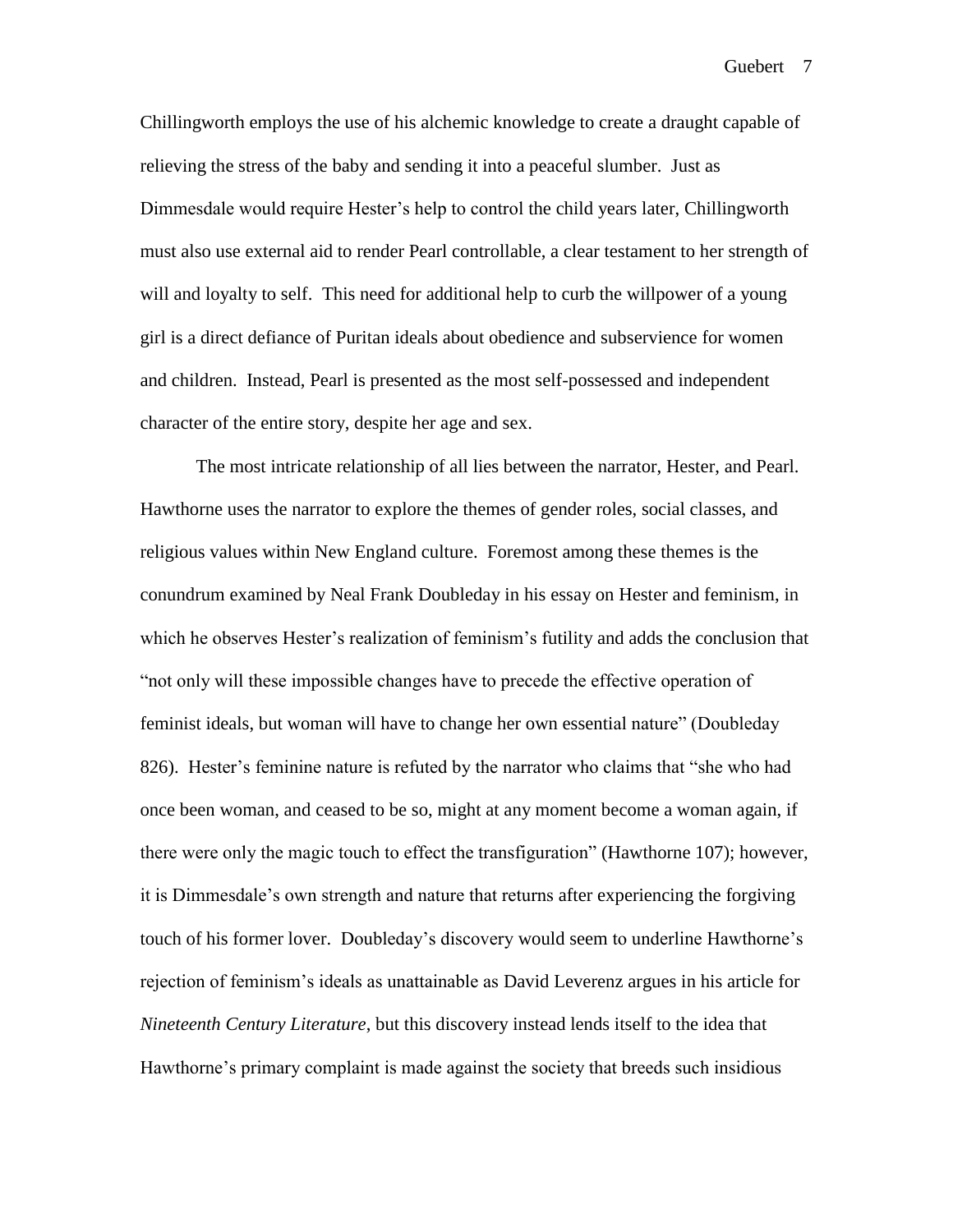misogyny and gender inequality. Over the course of the novel, the narrator appears to switch tones and sympathies several times by first referring to Chillingworth as a poor old man with Hester represented as young and strong-willed in her defiance to later commenting on the sick and twisted appearance of Chillingworth and the eventual loss of Hester's vitality and beauty as the very source of her womanhood. In doing so, Leverenz observes the narrator's "covert fascination with violating her inwardness and humbling her strength" (476). This is a cruel treatment of Hester by the narrator, and seems to undermine her value as a character, just as Pearl's treatment at the moment of Dimmesdale's death is also a kind of betrayal of her true nature. By reducing the image of woman to a figure who must not fight the world but rather weep and accept her fate, the narrator is seeming to refute the very essence of Pearl's self; this passage is but the most poignant example of Hawthorne's attitude toward the society that dilutes the strength of a woman to a passive creature, easily molded and swayed by the men who dominate her life.

Throughout the course of the novel, Hawthorne uses multiple tactics to explore the themes of his setting and characters from the inherent sexism of Puritan practices to the role of the narrator as a subtly disguised voice of social commentary. By combining the methods of feminist critique with a Social-Marxist critique, a reader may discover greater meaning hidden within the text, which may succeed in altering the reader's very perception of the novel as a whole. The idea of critiquing the underhanded misogyny and betrayal of women's roles came after reading Nina Baym's 2004 edition of her article in which she lays out various instances of Hawthorne's obvious feminism. The use and attitude toward gender roles in the story seemed initially at odds with her claims, despite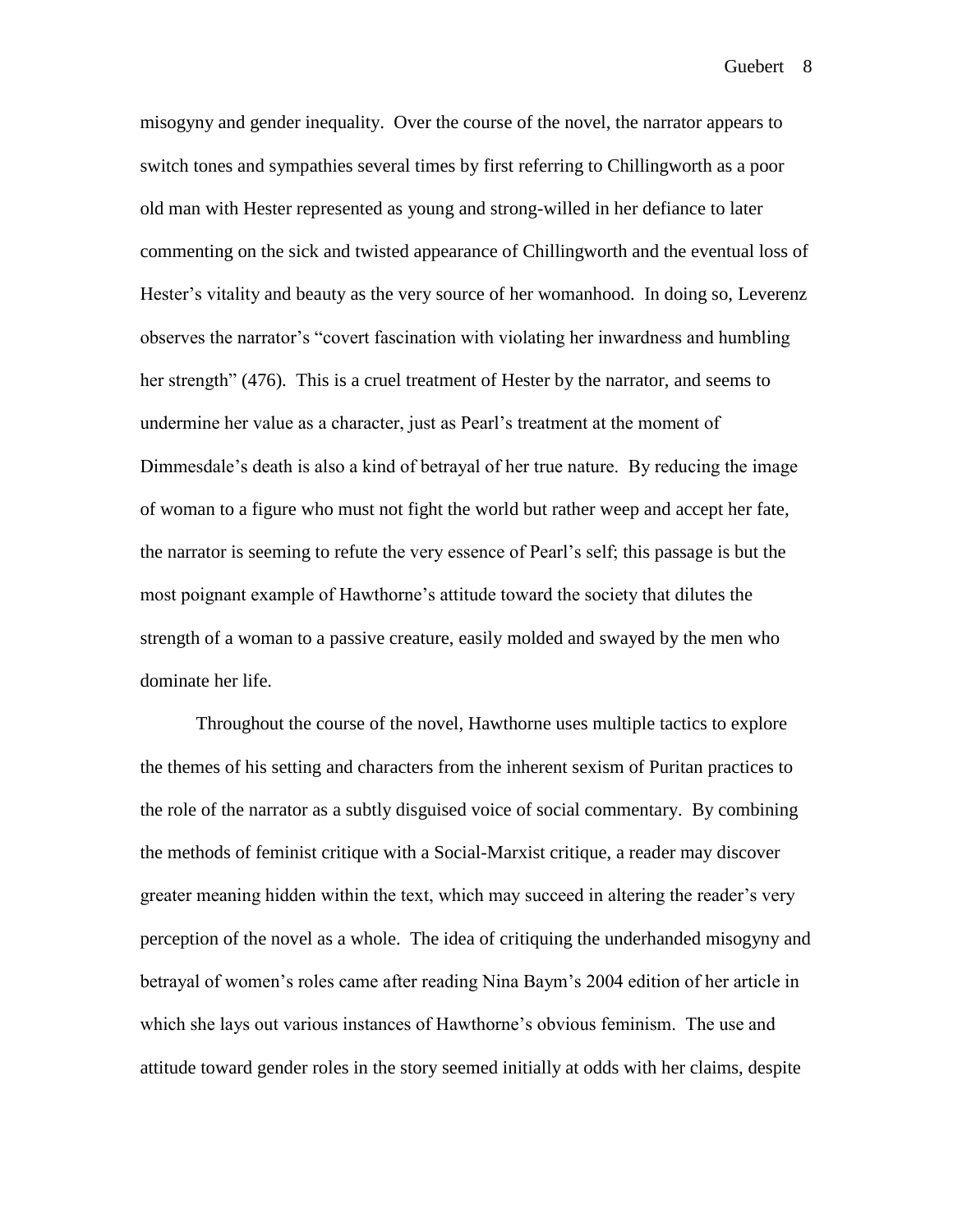their grounding in the text, until the origin of Hawthorne's family tree became known. Once the truth of Hawthorne's familial shame was discovered, the entirety of *The Scarlet Letter* seemed to be written anew with a different intention behind every line. Suddenly, this was a novel that strove to prove the fundamental faults of Puritan restrictions. Rather than rewrite the morals of sexual freedom as many of his contemporaries feared, Hawthorne was much more concerned with displaying the hypocrisy and innate wrongness of a society that condemns love, free will, and self-possession and attempts to instill subservience, uniformity, and unnatural order in its place.